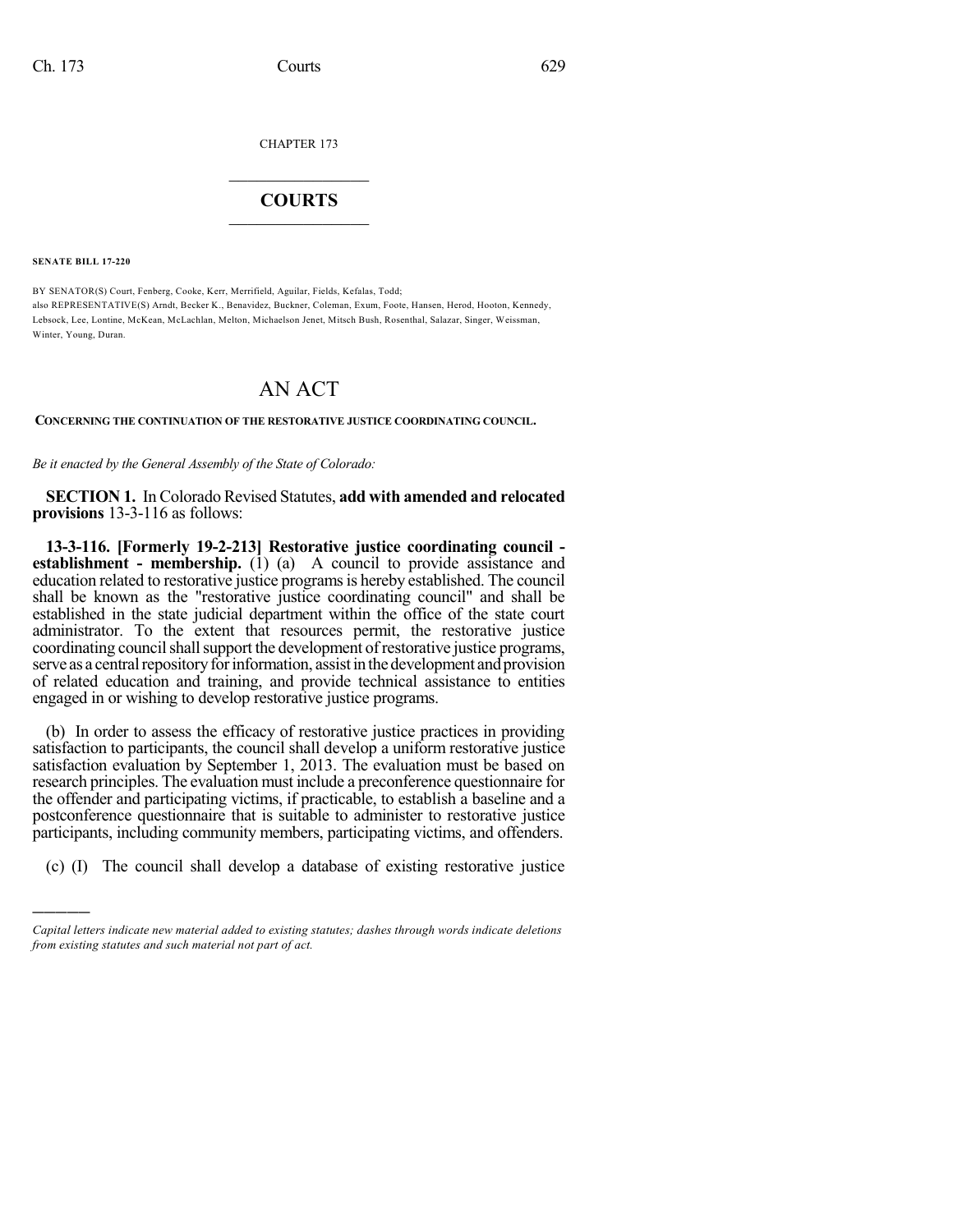programs in the state by December 31, 2013, and update it annually by December 31 of each year.

(II) The database must consist of the following information:

(A) The location of the restorative justice program;

(B) The types of restorative justice practices used in the program and the costs and fees associated with the practices; and

(C) The background, training, and restorative justice experience of the facilitators in the restorative justice program.

(d) Repealed.

(2) The restorative justice coordinating council includes, at a minimum, the following:

(a) A member who represents a statewide juvenile justice council who shall be appointed by the executive director of the department of public safety;

(b) A representative from the division of youth corrections in the department of human services who shall be appointed by the executive director of the department of human services;

(c) A representative fromthe department of public safety who shall be appointed by the executive director of the department of public safety;

(d) A representative from the judicial department who shall be appointed by the state court administrator;

(e) Two representatives from a statewide organization or organizations whose primary purpose is related to the development and implementation of restorative justice programs and who shall be appointed by the executive director of the department of public safety;

(f) A district attorney with juvenile justice experience who shall be appointed by the executive director of the Colorado district attorneys council;

(g) A victim's representative within the judicial department with restorative justice experience who shall be appointed by the state court administrator;

(h) A representative fromthe department of education who shall be appointed by the commissioner of education;

(i) A representative from the state board of parole appointed by the chair of the parole board;

(j) A representative from the department of corrections appointed by the executive director of the department of corrections;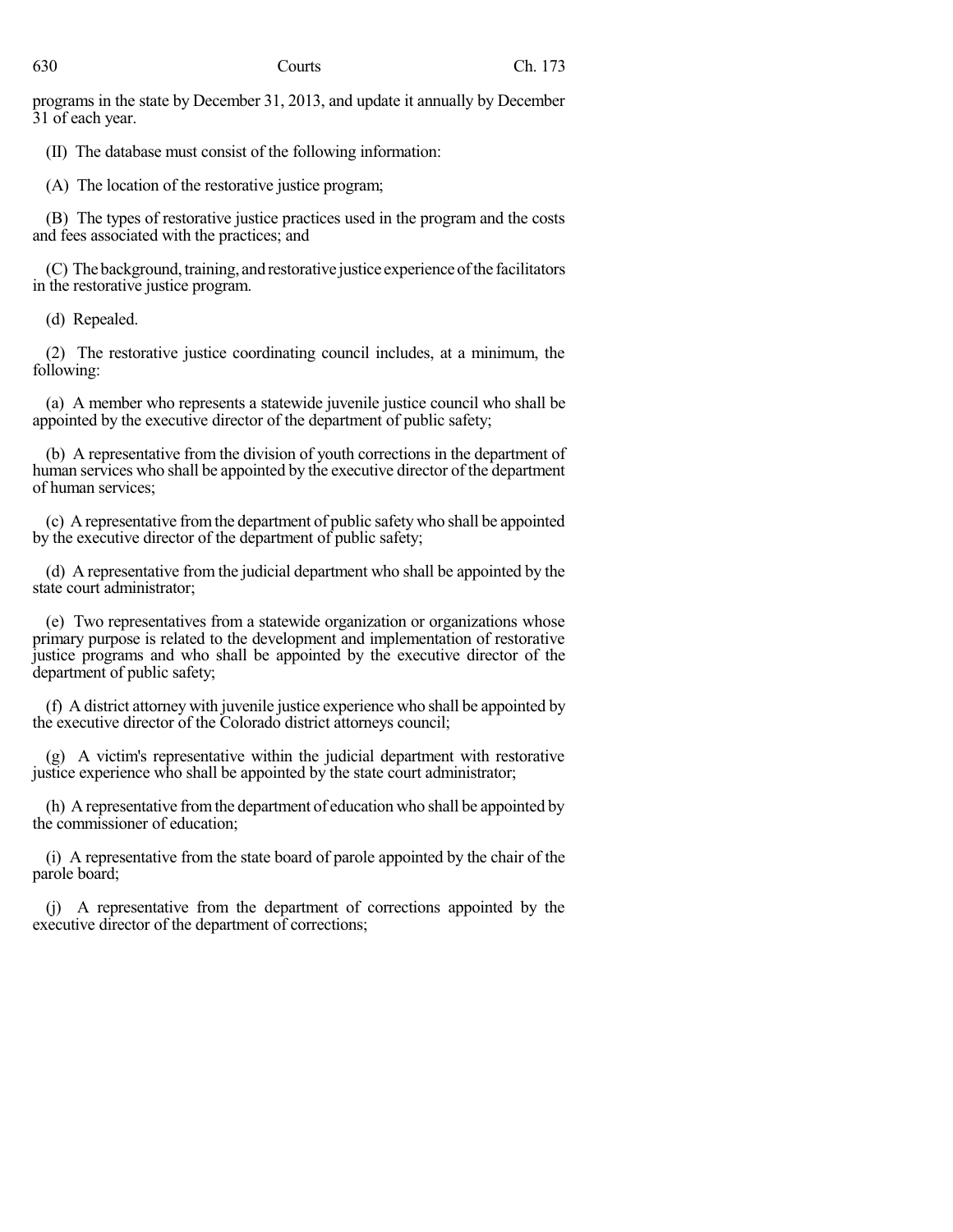(k) A representative from a nongovernment statewide organization representing victims appointed by the executive director of the department of public safety;

(l) Three restorative justice practitioners appointed by the state court administrator;

(m) A representative of the juvenile parole board appointed by the chair of the juvenile parole board;

(n) The state public defender or his or her designee;

(o) A judge appointed by the chief justice of the Colorado supreme court; and

(p) A representative of law enforcement appointed by the state court administrator based upon a recommendation from the restorative justice coordinating council.

(3) The restorative justice coordinating council shall select a chairperson from among the members of the council who shall serve a term to be determined by the council. The chairperson shall be responsible for convening the council at a frequency that shall be determined by the council.

(4) Members of the restorative justice coordinating council shall serve without compensation and shall not be reimbursed for expenses incurred while serving on the council.

(4.5) The restorative justice coordinating council may accept moneys MONEY from trainings and conferences and gifts, grants, or donations from any private or public source for the purpose of supporting restorative justice practices. All private and public moneys MONEY received by the restorative justice coordinating council from gifts, grants, or donations or any other source must be transmitted to the state treasurer, who shall credit the same to the restorative justice surcharge fund created pursuant to section 18-25-101,  $C.R.S.,$  in addition to any moneys MONEY that may be appropriated to the fund directly by the general assembly.

 $(5)$  (a) This section is repealed, effective July 1, 2017.

(b) Prior to the repeal, the restorative justice coordinating council shall be reviewed as provided in section 2-3-1203, C.R.S.

**SECTION 2.** In Colorado Revised Statutes, 18-25-101, **amend** (3)(a) as follows:

**18-25-101. Restorative justice surcharge - definitions.**(3)(a) There is created in the state treasury the restorative justice surcharge fund that consists of moneys MONEY received by the state treasurer pursuant to this section and section  $19-2-213$  $(4.5)$ , C.R.S. 13-3-116 (4.5). The moneys MONEY in the fund are IS subject to annual appropriation by the general assembly to the judicial department for distribution to judicial districts that offer restorative justice programs and to the restorative justice coordinating council for administrative expenses.

**SECTION 3. Repeal of relocated provisionsin this act.** In Colorado Revised